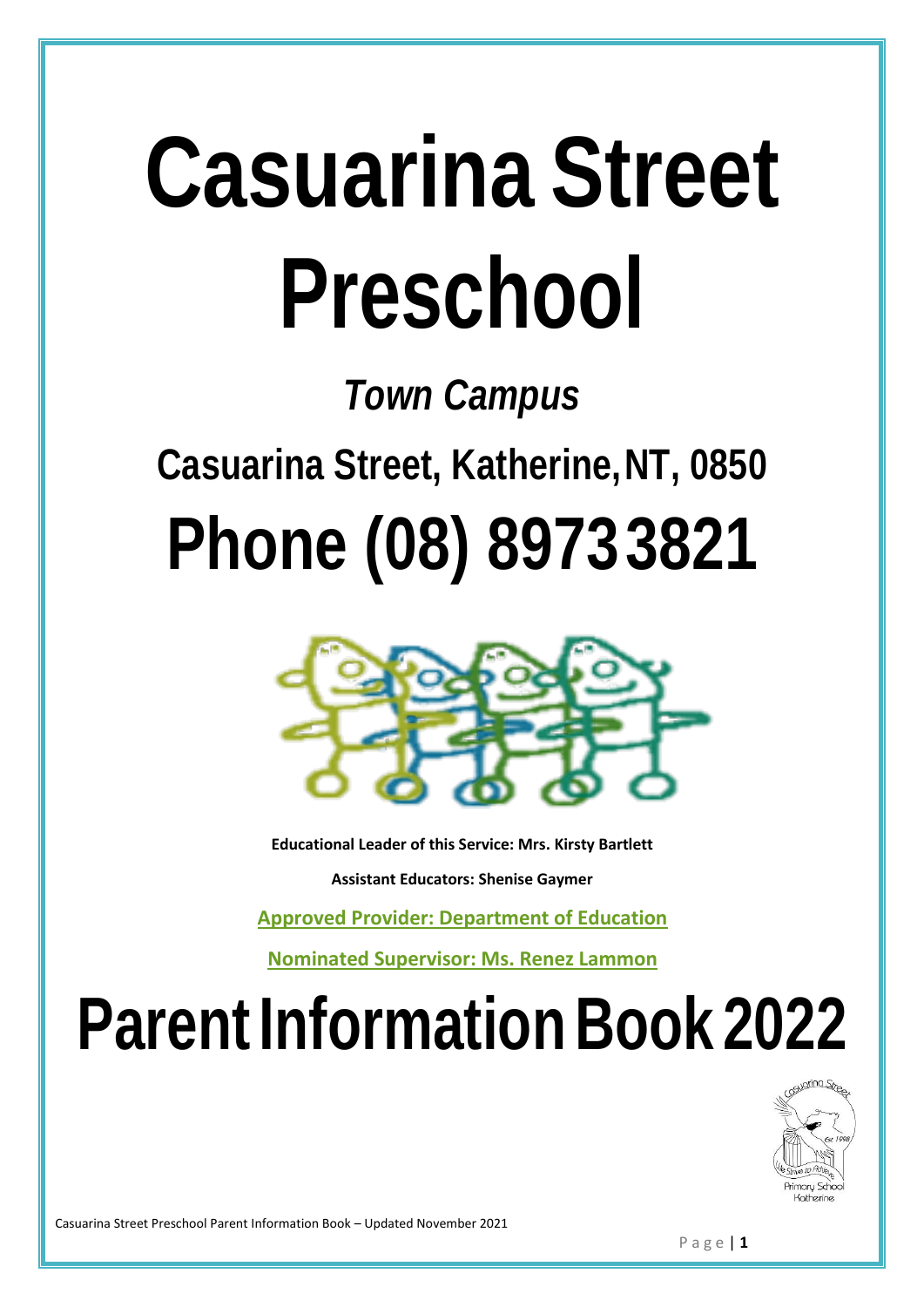## Current Staff and Contact Details

| Nominated Supervisor (School Principal) -<br>Renez Lammon<br>renez.lammon@education.nt.gov.au        |  |
|------------------------------------------------------------------------------------------------------|--|
| Educational Leader of the Service -<br><b>Kirsty Bartlett</b><br>kirsty.bartlett@education.nt.gov.au |  |
| Preschool Assistant Educator-<br>Shenise Gaymer<br>shenise.gaymer@education.nt.gov.au                |  |
| Wednesday's Educational Leader -<br>Laura Kimber<br>laura.kimber@education.nt.gov.au                 |  |
| Wednesday's Assistant Educator-<br>Jodie Rhone<br>jodie.rhone@education.nt.gov.au                    |  |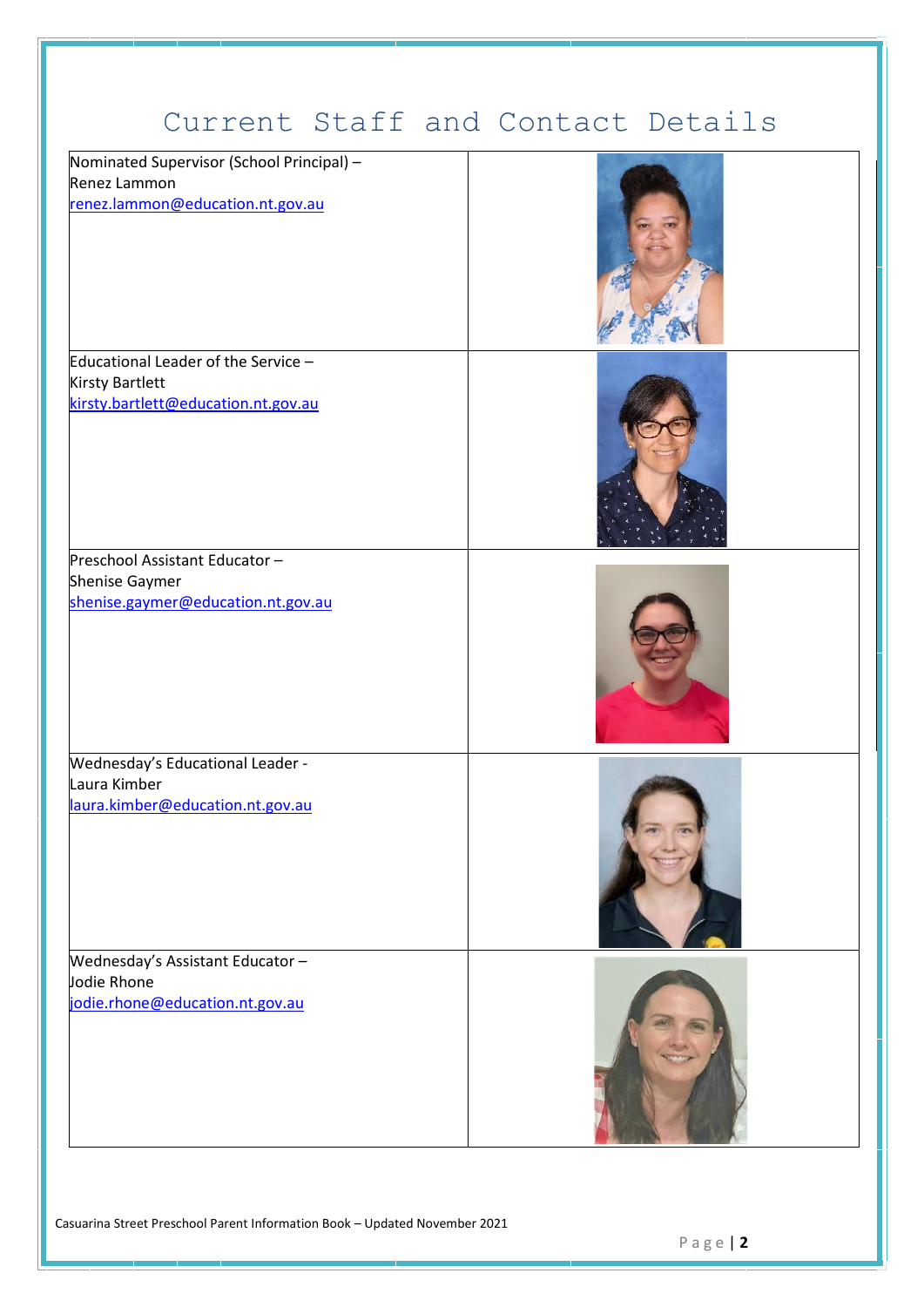## Dates and Holidays in 2022

| Term 1: Tuesday 1st February - Friday 8th April<br>(Staggered start applies – you will be advised of your day) |                                                                   |
|----------------------------------------------------------------------------------------------------------------|-------------------------------------------------------------------|
| Term 2: Tuesday 19th April - Friday 24th June                                                                  | Easter - Friday 15 <sup>th</sup> to Monday 18 <sup>th</sup> April |
|                                                                                                                |                                                                   |
|                                                                                                                | Anzac Day – Monday, 25 <sup>th</sup> April                        |
|                                                                                                                | May Day – Monday, 2 <sup>nd</sup> May                             |
|                                                                                                                | Queen's Birthday - Monday, 13 <sup>th</sup> June                  |
| Term 3: Tuesday 19th July - Friday 23rd September                                                              | Picnic Day, Monday, 1 <sup>st</sup> August                        |
|                                                                                                                |                                                                   |
| Term 4: Monday 10th October - Friday 16th December                                                             |                                                                   |

## Philosophy

uarina Street Preschool - Town Campus 2022





Casuarina Street Preschool









#### **Our Philosophy**

1. We can feel at home at Preschool. Our preschool represents our different homes. Our families are our first teachers, and they are the bridge between home and preschool. Everyone can feel like they belong at preschool. Everyone can feel safe. We respect different families' cultures and seek to share in the breadth of cultural diversity in our preschool.



- 2. We think play is children's work. It is how they investigate and make sense of the world.
- 3. We believe that Preschool is a place of joy, wonder, awe and delight to spark our curiosity. It is a place to have fun and learn how to make friends. It is a place to foster a love of learning.



- 4. We are partners with families in Children's learning. We are respectful and responsible. We communicate openly. We build trusting relationships and professional partnerships that families can feel confident will support their children as they begin their educational journey.
- 5. We are committed to providing rich indoor and outdoor learning spaces through play, that reflect children's interests and needs. We reflect on children's strengths, needs and interests. We listen and we respond intentionally to children and their families. Our door is always open to our families





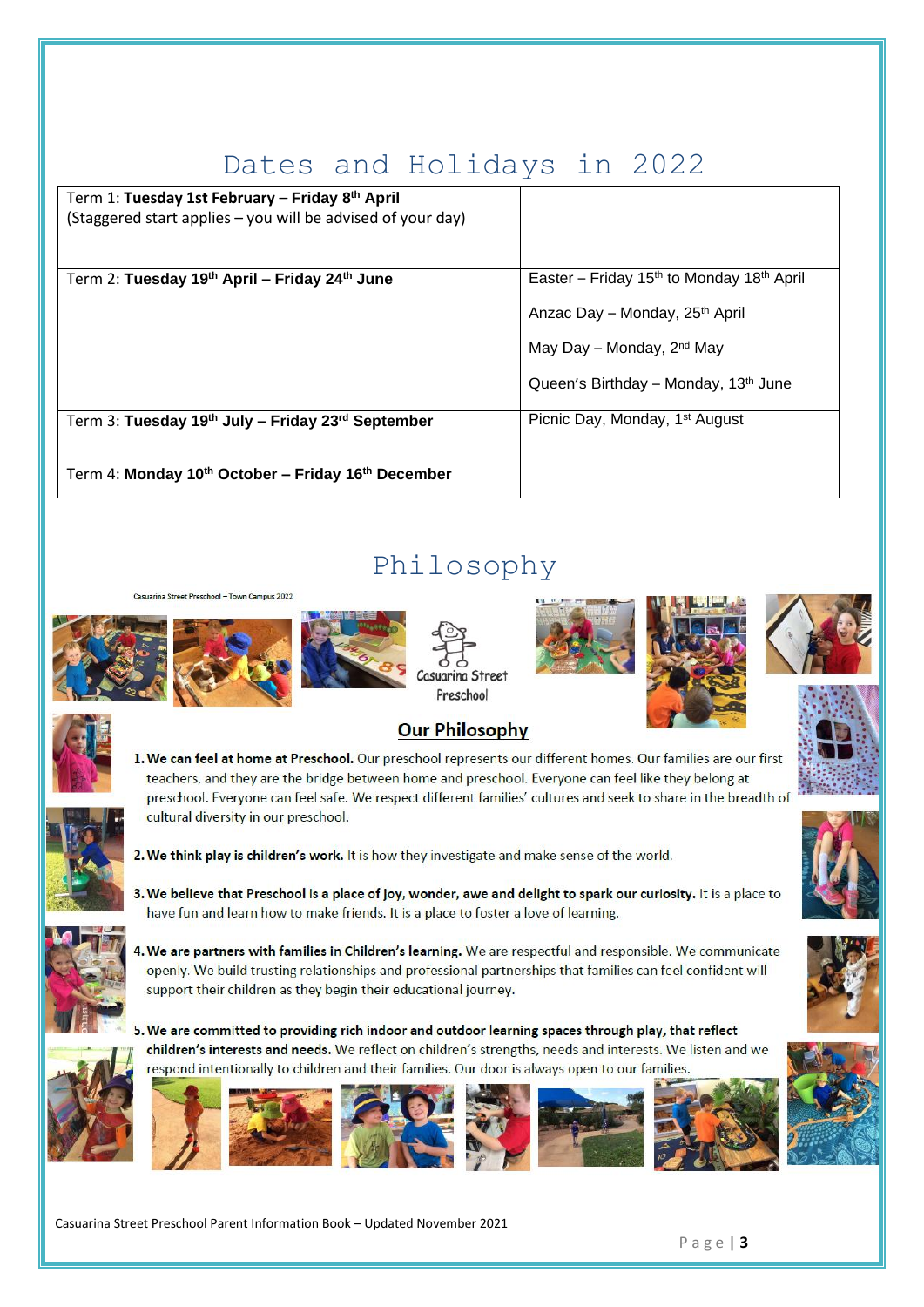## National Quality Framework

The National Quality Framework aims to raise quality and drive continuous improvement and consistency in education and care services. The National Quality Standard is divided into seven Quality Areas:

- 1. Educational program and practice
- 2. Children's health and safety
- 3. Physical environment
- 4. Staffing arrangements
- 5. Relationships with children
- 6. Collaborative partnerships with families and communities
- 7. Leadership and service management.



## The Early Years Learning Framework

- Children attending Preschool in the Northern Territory are supported by the delivery of the **NT Preschool Curriculum** in connection with the **Early Years Learning Framework**. We cover the areas of our curriculum through how we design and set up the learning environment.
- The Learning environment is separated into areas that focuses on different aspects of the curriculum: Literacy, numeracy, science and nature, construction and building, arts and craft, dramatic play, gross motor skills, fine motor skills, sensory play, etc.
- The focus of these areas is determined by 3 things: children's needs, strengths and interests.
- We assess a child's progress through making individual observations on how the individual child is responding to the learning environment and extending their learning and growth through their own interests and paying attention to their individual strengths and needs.
- You will receive observations documenting your child's learning through the Storypark app. Observations are made using a focus child roster. Each child gets a turn to be a focus child 2 to 3 times a term. Other group observations and notes are also made.

#### Library

On Wednesdays, the children will be walked over to the library located in the primary school grounds. Children will begin borrowing in Term 2. Please ensure your child brings a library bag to preschool on Wednesdays.

#### Bike Days

On 'Bike Days' your child can bring his/her own bike or scooter to preschool. Please remember to send a helmet too if your child wishes to bring a bike/scooter from home. We also have plenty of bikes and scooters at preschool to use. Bike days will be on Mondays and Thursdays.

#### Swimming and water play

Children will be participating in a water safety awareness program in the preschool pool that aims to enhance children's confidence in water, as well as waterplay. The staff are qualified to deliver this program. We will need at least 3 parent volunteers for our water program to be successful.

#### Perceptual Motor Program (PMP)

The Wednesday educator will run a PMP program during Wednesday mornings that promotes the development of gross motor skills.

#### Special Events

Special times during the year will accompany further notification closer to these times. You can look forward to our Early Years sports carnival, character day dress up, crazy hair days, school concert and preschool graduation.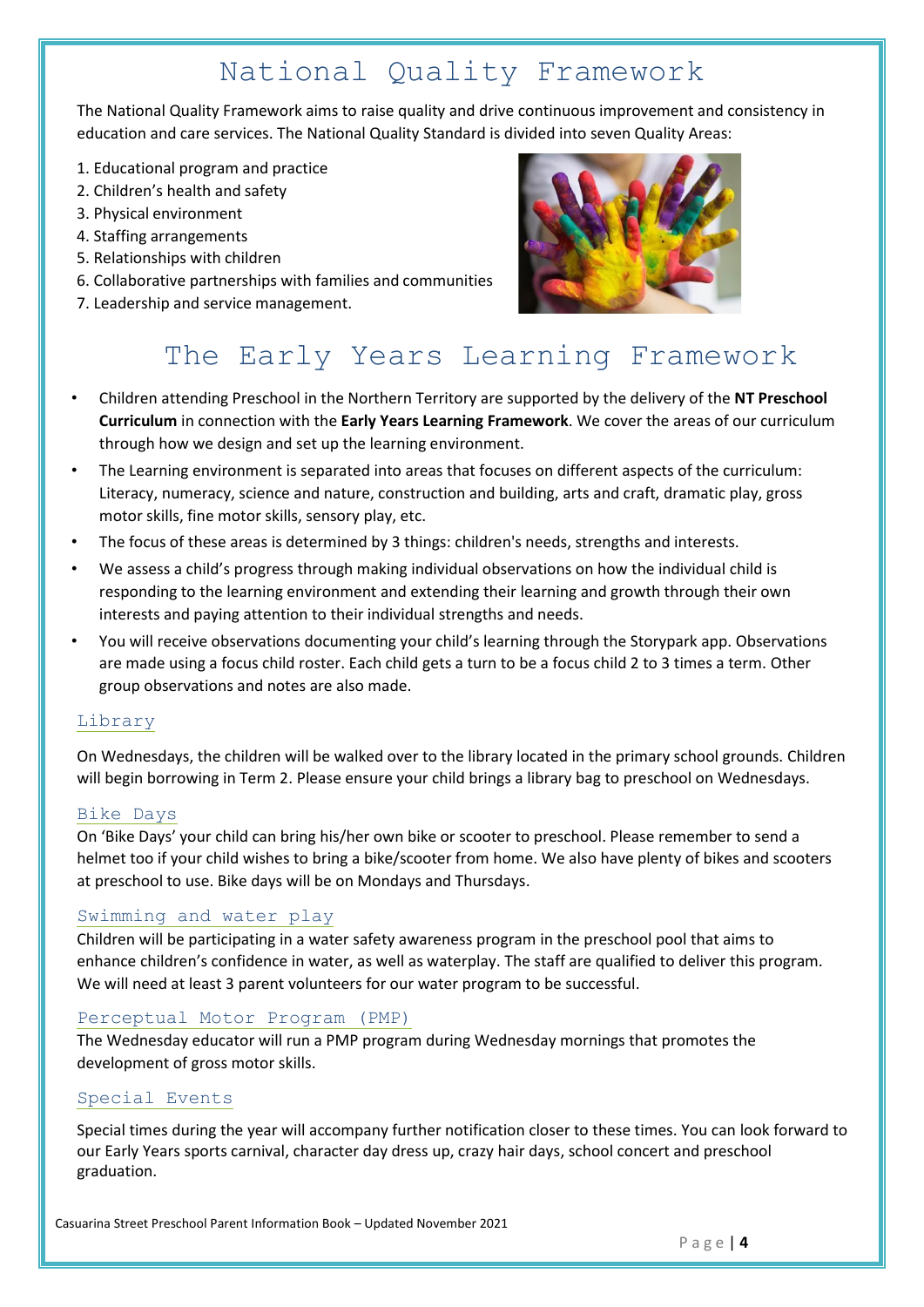## Program and Timetable

|                | Mon                                                                                 | Tue                                                                                 | Wed                                                    | <b>Thurs</b>                                                                        | Fri                                                                                 |  |  |
|----------------|-------------------------------------------------------------------------------------|-------------------------------------------------------------------------------------|--------------------------------------------------------|-------------------------------------------------------------------------------------|-------------------------------------------------------------------------------------|--|--|
| 8.15-825       | wash hands $\rightarrow$ Puzzles / stories on the mat with parents                  |                                                                                     |                                                        |                                                                                     |                                                                                     |  |  |
| 8.25           | Tuning in to learning                                                               |                                                                                     |                                                        |                                                                                     |                                                                                     |  |  |
| $8.35 - 9.45$  | outside<br>investigations<br>swimming (T1 & T4)<br>bike day<br>pack up              | outside investigations<br>swimming (T1 & 4)<br>cooking (T2 & 3)<br>Pack up          | Library<br>outside<br>investigations<br>PMP<br>pack up | outside<br>investigations<br>swimming (T1 & T4)<br>bike day<br>pack up              | outside<br>investigations<br>swimming (T1 & 4)<br>cooking (T2 & 3)<br>pack up       |  |  |
| $9.45 - 10.15$ | toilet/ wash hands/ eat recess                                                      |                                                                                     |                                                        |                                                                                     |                                                                                     |  |  |
| 10.15-10.35    | outside recess play                                                                 |                                                                                     |                                                        |                                                                                     |                                                                                     |  |  |
| 10.35          | tuning in to learning<br>inside investigations<br>reflection with focus<br>children | tuning in to learning<br>inside investigations<br>reflection with focus<br>children | <b>Music</b><br>inside<br>investigations               | tuning in to learning<br>inside investigations<br>reflection with focus<br>children | tuning in to learning<br>inside investigations<br>reflection with<br>focus children |  |  |
| 12.15-12-45    | wash hands / eat lunch / pack up chairs                                             |                                                                                     |                                                        |                                                                                     |                                                                                     |  |  |
| 12.45-1.15     | outside lunch play                                                                  |                                                                                     |                                                        |                                                                                     |                                                                                     |  |  |
| $1.15 - 1.30$  | wash hands, relaxation/rest                                                         |                                                                                     |                                                        |                                                                                     |                                                                                     |  |  |
| $1.30 - 2.00$  | inside investigations, continue work in progress                                    |                                                                                     |                                                        |                                                                                     |                                                                                     |  |  |
| $2.00 - 2.15$  | Good bye song and other songs                                                       |                                                                                     |                                                        |                                                                                     |                                                                                     |  |  |
| $2.15 - 2.30$  | reset learning areas / good bye dismiss to parent                                   |                                                                                     |                                                        |                                                                                     |                                                                                     |  |  |

### Session Times



Preschool hours are **8:15am – 2:30pm** every day.

Children will attend in either the Monday and Tuesday 'Parrots' group or the Thursday and Friday 'Frogs' group. Children will also attend on alternate Wednesdays. The first Wednesday of the year is a parrot Wednesday.

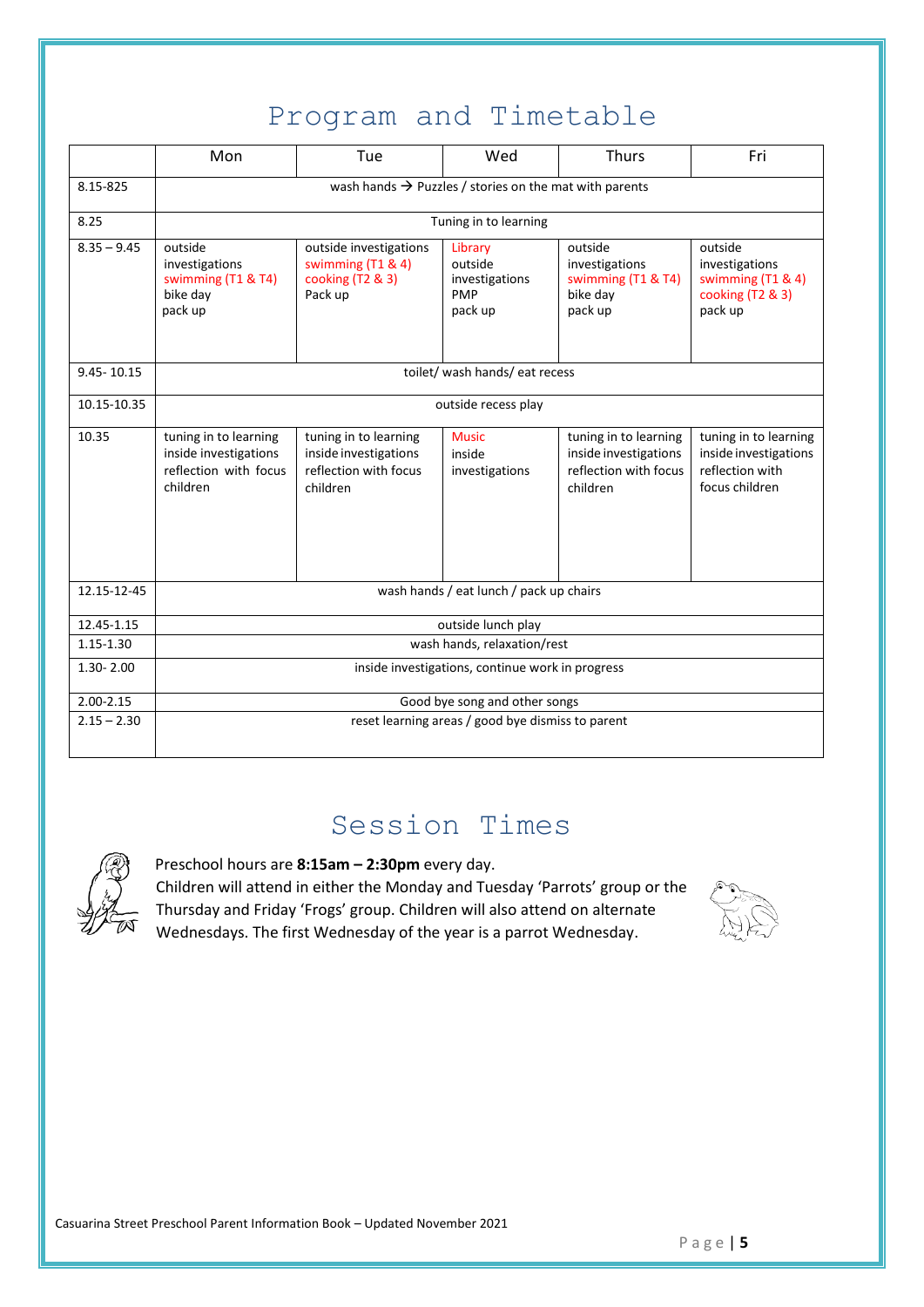## What to Bring to Preschool

The Territory Government has allocated a \$150 voucher for each preschooler that can be used in Term 1.



Included in our package are 3 preschool t-shirts (more can be purchased at \$5 each), a preschool hat (as wide-brimmed hats are compulsory at preschool in accordance to our Sun-Smart Policy) and a library bag. These can be issued during the first week of preschool or in the week before school goes back during School Office hours.

Your child can wear a preschool shirt, if preferred. Remember, your child needs to wear clothes that can get dirty and are practical for a session at Preschool.

- A **good size school bag** (named) to hold their lunch box, water bottle, library bag and spare clothing.
- **Spare clothes** in case of toileting accident, pants, tops, undies etc. *(Please remember that children need to be fully toilet trained. This also means no pull-ups. They need to be used to going to the bathroom independently at our preschool, as we do not have the staffing ratio or facility to change children).*
- **Enclosed shoes** and a **broad brimmed hat** (we have a no hat, no play policy).
- A **water bottle**.
- A **lunch box**.
- A **library bag**.
- **All these items need to be clearly labelled with the child's name**.

## Mealtimes

Each day, the children are asked to bring their own healthy recess and lunch in a lunch box and a drink bottle with water in it. Lunch boxes and water bottles are to be put in the trolley as you come into preschool. As our Policy states, the children are encouraged to bring **healthy food** in their lunch box. For example, a piece of fruit, a sandwich, some crackers, a wrap and some salad sticks etc. Our Healthy food policy discourages foods such as lollies, chocolates, sugary bars, chips and sweet drinks. (**Water only in drink bottles please**). Here are some great lunchbox ideas. Please see us if your child has any special dietary or eating issues.



#### **Nut Aware:**

Casuarina Street Preschool is a nut aware school. Please do not send foods containing any kinds of tree nuts (incl: Nutella or Peanut butter, etc) Foods labelled "may contain traces of nuts" are acceptable.

#### **No Eggs in the Parrots group (Mon/Tue):**

We currently have a no egg policy for our Parrot group due to a child with anaphylaxis to egg.

#### Lunch Orders

We do not offer lunch orders, as we do not have the staff numbers to collect lunch orders from the canteen.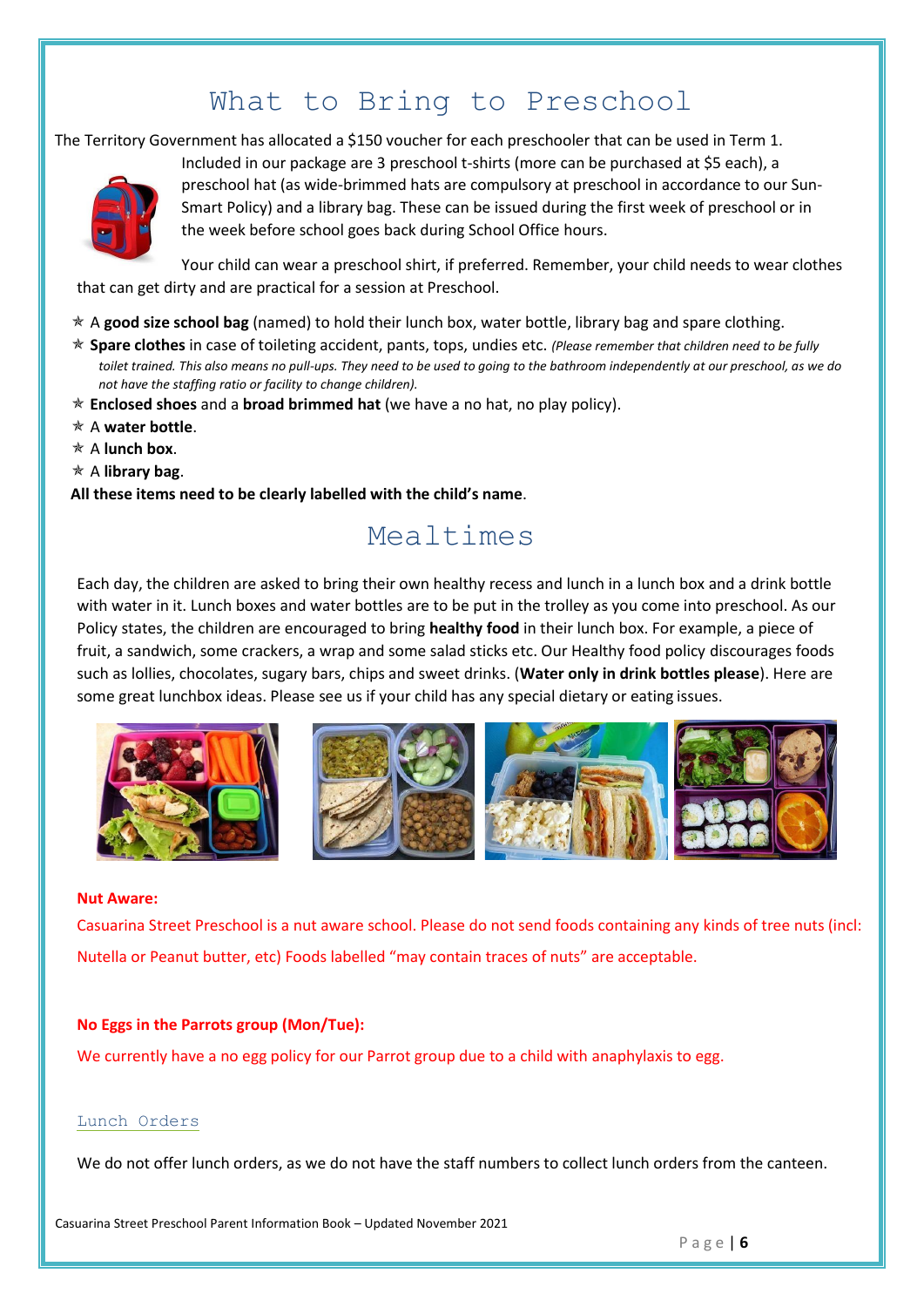## Drop Off / Pick Up Authority

Children need to be brought to the preschool, signed in and out, and collected at the end of the session by an authorised person **over 18 years**. The sign in books can be found outside the Preschool front door. Preschool starts at **8:15am** and finishes at **2.30pm**. If you will be late, please ring the school to let us know on 8973 3821. After 2:30 pm, you may need to pick up your child from the front office of the school. Doors will open at 8.05 am to give families time to complete the morning routine, ready to start the day at 8.15 am. Duty of care does not begin until 8.15 as educators are having meetings and setting up the learning areas etc. This means parents need to stay with their children till 8:15am.

Each child must have a complete **Authority to Collect** form filled out (provided with enrolment pack). Only the adults listed on this form are able to collect your child from preschool. If you would like to make adjustments to this form, please inform staff. If there is an instance where somebody not on your authority to collect form will pick your child up, please ring the preschool to inform us verbally and ask that person to have ID to show. Please note preschool children are not to take the bus home.

## Voluntary Parent Contributions

Your voluntary school contributions support Casuarina Street Preschool in continuing to provide outstanding educational outcomes for our students as a recognised Northern Territory School of Excellence. Contributions are used to purchase paints and other consumables items for art and crafts, cooking and gardening etc. Swimming is \$60 a year to cover the cost of maintenance and yearly renewal of the staff qualification. Please pay contributions and fees at the school front office.

## Family Involvement at Preschool



Our Preschool thrives on family involvement. Parents are always welcome to help us for a session and the children LOVE working with other adults and getting to know you as their friend's parents.

Its is a lovely way to start off the day with a puzzle on the mat with your child. From then on we would love it if you could stay and water the garden with children, plant seedlings, help with art or craft activities outside, cooking with a group of children, making playdough, pushing children on the swings, and be involved with play.

We have rosters for swimming helpers (we need at least 3 to run the program), cooking helpers and selling icy poles on Wednesdays after school (our regular fundraiser).

Our preschool has a strong culture of family involvement, and we would love that to continue this year, if you have any special talents, cultural events or hobbies you would like to share please also come and speak with us at any time. (Some parents shared cooking ideas, family pets, craft and card making, music and gardening, we even had some whip cracking $\circledcirc$ ).

#### \*\*Parent Preschool Committee\*\*

The Preschool Parent Committee is an important part of our preschool functioning successfully and we value your input. The committee can take on all fundraising for preschool, special events and family occasions. The committee meets in weeks 3 and 8 on Wednesdays, at 3:00pm. Children are welcome to come along and play outside while we hold our meetings at the back of preschool.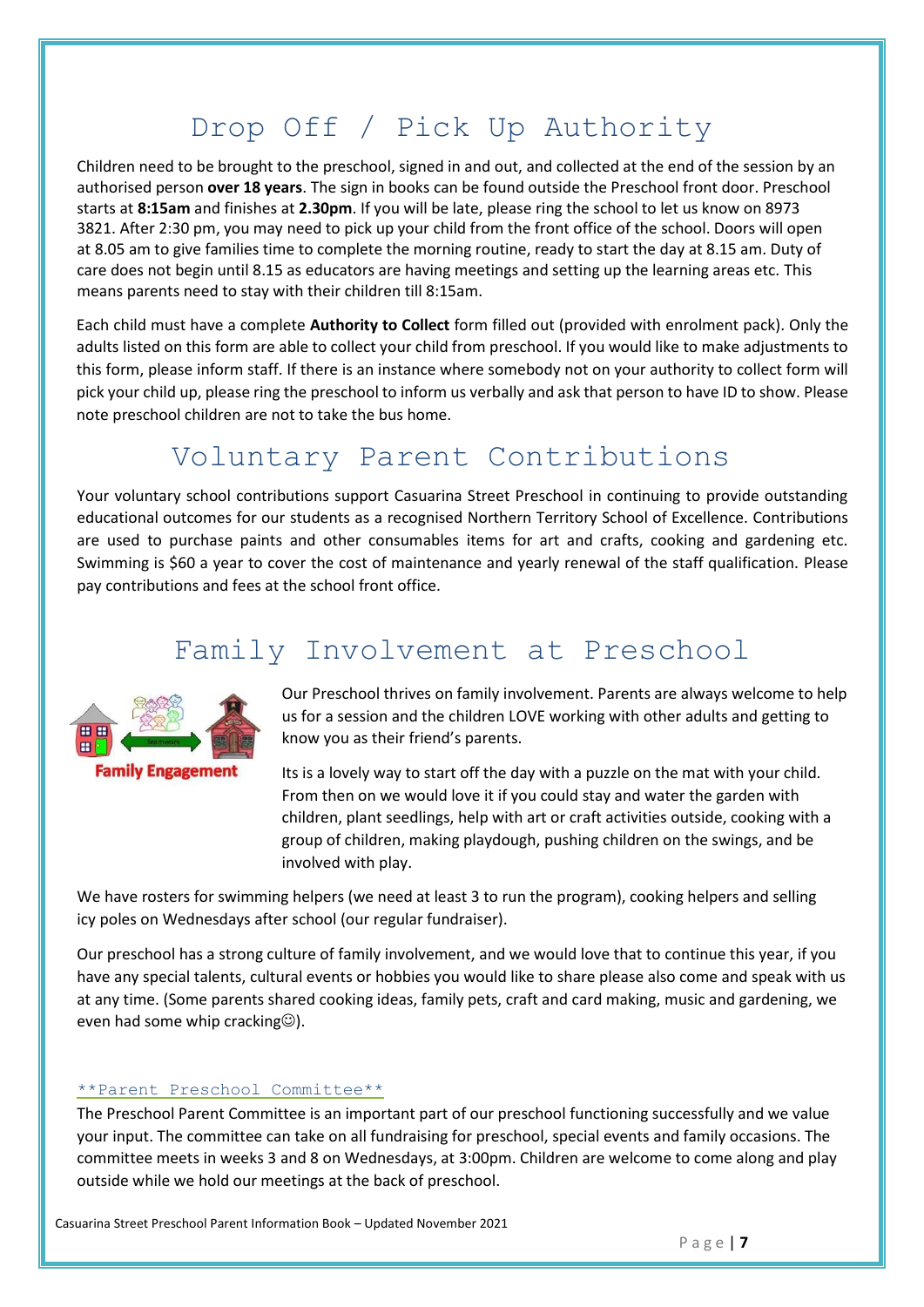## Parent Communication with Preschool

We have an open-door policy so please feel free to call or speak to us in the mornings or afternoon. If you need a longer meeting, please make an appointment with the teacher.



Email – Preschool newsletters, committee meeting agendas and minutes, Term Program and Schedules, our Learning intentions for the term and photos of your child at work at Preschool are emailed out to families. Please make sure we have your email address.



Storypark – Our preschool is registered with Storypark. We use it for all our observations of your child's learning and communicating Preschool news and events. We will help you set up an account when your child begins.



School Stream app – you can register with School Stream and download the School Steam app to your phone of device and receive newsletters and updates that concern the whole school, not just the preschool.

#### Family diary & Parent table

This is a place to write if your child will be absent (if you know in advance) or leaving early for an appointment. We look at this diary everyday so please go ahead and write in it.

#### Family photo wall

Helping children feel they belong is a fundamental part of the EYLF and our preschool philosophy. We like to create a family wall with photos of your family and child. Please bring one to preschool in the first week to help us get this started. You may also like to email this to us and we can print it out for you. We also add the electronic photos to the background screen on our computer in the mat area.  $\odot$ 



#### Policies and Procedure Documents

These are all available for viewing on the shelf in our preschool office and our school website. You are more than welcome to view these at any time. Please ask us.

### Health and sickness

- $\checkmark$  If your child has a diagnosed health condition, please make sure you have given us as much information as possible in the enrolment form and bring us copies of any Health Care plans from your GP. If your child has any dietary requirements or minor health issues, please tell us about those too. Our policies require us to develop a Health Care and Risk Minimisation Plan with you, and we will contact you to do that before your child begins.
- $\checkmark$  Please do not send your child to preschool if he or she is unwell. The problem of sickness and infectious diseases is very serious, especially when so many children are in contact with each other. If your child becomes ill at the center, staff will contact you immediately. Infection can move swiftly through a group. Therefore, we ask you or your nominee to come as quickly as possible to collect your child. In accordance with our Dealing with Infectious Diseases Policy, a copy of which is available in our office or on our website, if a child has an infectious disease, they will be excluded from the centre for the minimum period stipulated by the Northern Territory Department of Health.
- $\checkmark$  Please call us if your child will be absent for sickness on 8973 3821 as soon as possible.